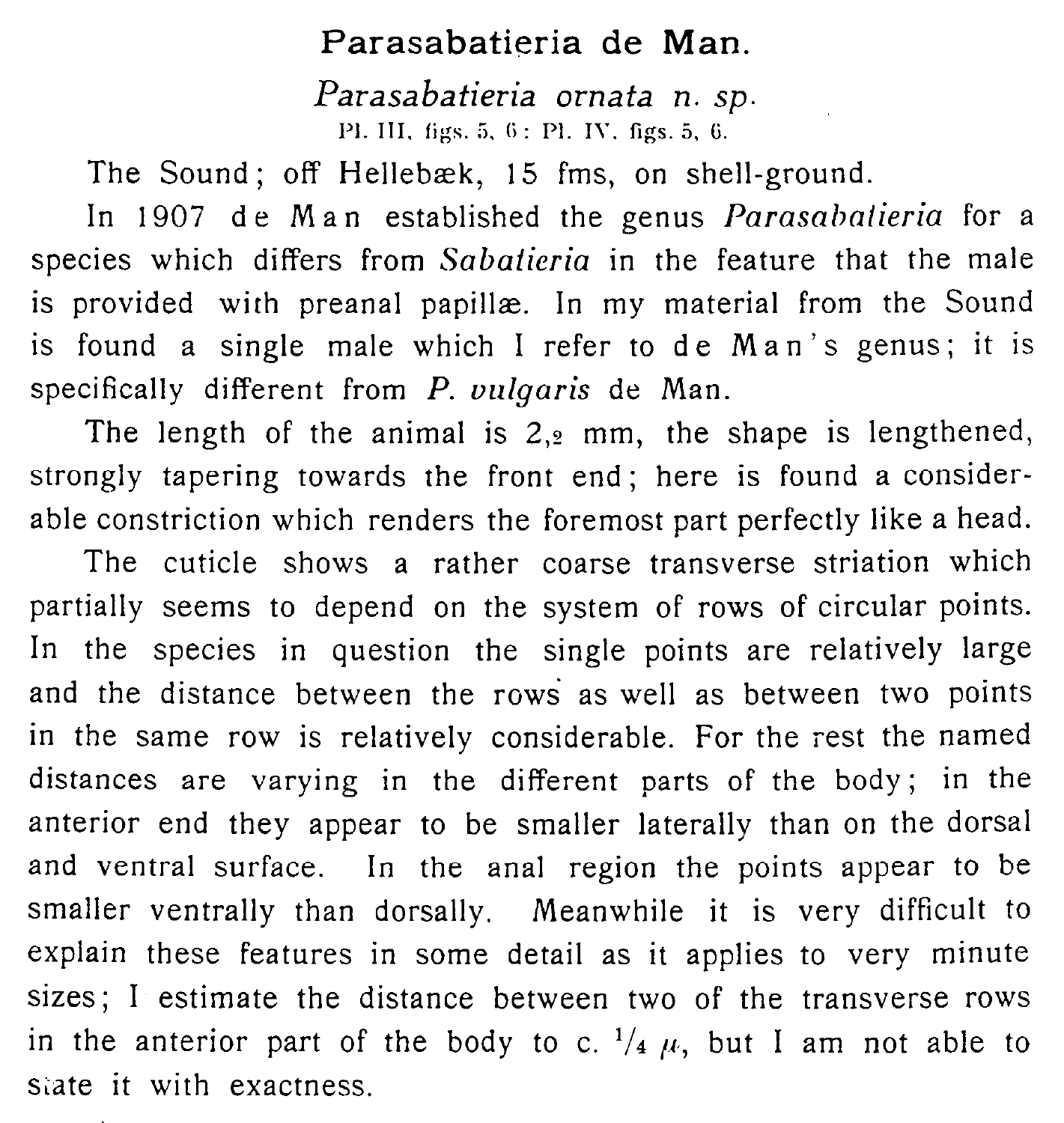Strange to say I have not been able to find any trace of bristles on the head of the animal. In the known species of this genus as well as in the closely related genus Sabatieria is usually found rather stout setæ but even by means of Zeiss Apochr. 2 mm I have not succeeded in ascertaining the presence of a single bristle in this region (Pl. III, fig. 5).

The most remarkable feature regarding this species is the lateral organ which is of an extraordinary size. It is situated on each side of the "neck" just at the level of the above named constriction. The width of the body measures here 16  $\mu$  and the diameter of the lateral organ is  $14 \mu$ , i. e. the two lateral organs almost touch one another dorsally and ventrally.

The buccal cavity is, as usual in Sabatieria, little and cupshaped; in the species in question it is relatively flat; I was unable to find any tooth. The œsophagus increases slightly towards the posterior end, but there is no true bulb. At the base of the oesophagus is found a conical appendix situated at the limit between the former and the intestine and into which the chitinous intima continues (Pl. IV, fig. 5). The ventral gland is small and situated at the level of the base of the œsophagus. The excretory pore is situated immediately behind the nerve-ring.

The spicules are expanded proximally, tapering gradually towards the distal end; the latter does not terminate acutely but is provided with three minute teeth at the tip. A backwardly projecting accessory piece is found; it is strongly curved and encloses the spicules with its distal part (Pl. IV, fig. 6). Just as in de Man's P.  $vulgaris$  this species is provided with a series of preanal papillæ, which show a remarkable feature. They prove to be veritable secernating organs; on the ventral side is seen a median preanal row of glandular cells each of which is provided with an excretory tube; only near the ano-genital aperture the single glandular cells are fused 'together into a large glandular mass with more tubes, five in all. Together with these 14 excretory tubes in all are present.

Length:  $2_{.2}$  mm.

$$
\begin{array}{l}\n\alpha = 47. \\
\beta = 7,\!\!\!s. \\
\gamma = 9,\!\!\!s.\n\end{array}
$$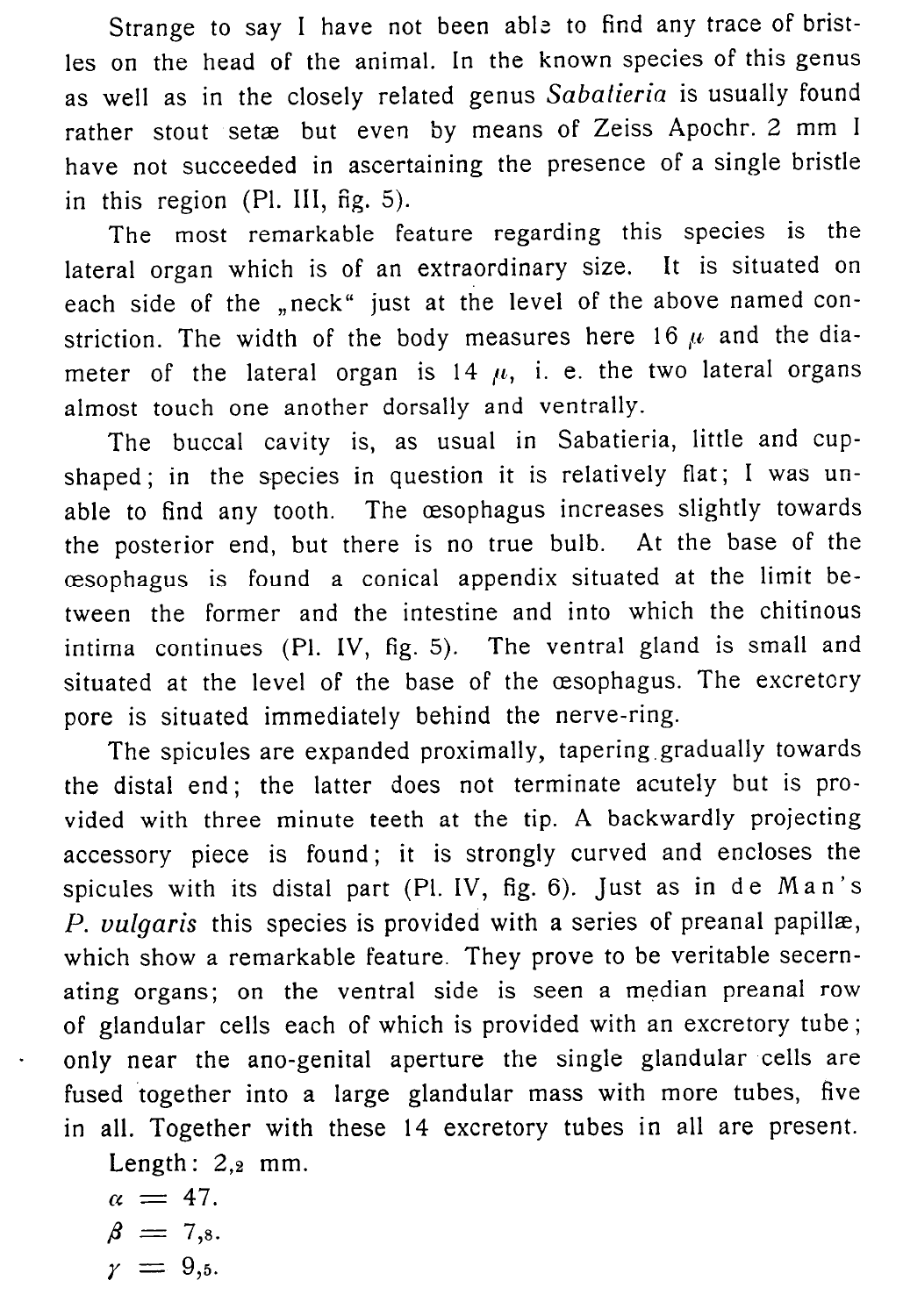

5. Parasabatieria ornata n. sp. Head. Apochr. 2 mm Comp. Oc. 4. 6. Posterior part of a male. Apochr. 8 mm





- 5. Parasabatieria ornata n. sp. Region of the ventral gland. Apochr. 2 mm Comp. Oc. 4.
- 6. Parasabatieria ornata n. sp. Ano-genital region of the male. Apochr. 2 mm Comp. Oc. 4.